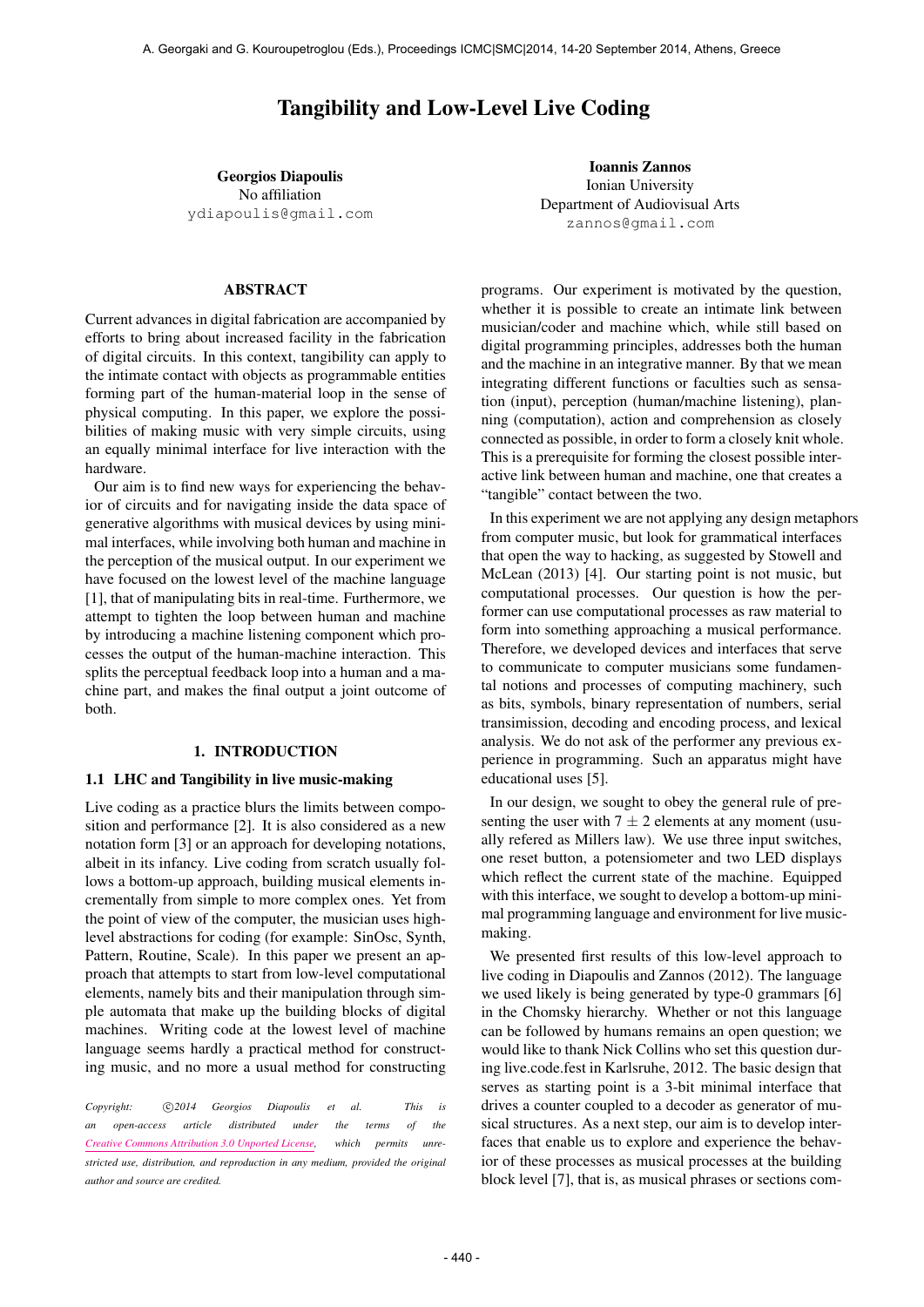

Figure 1. Schematic setup of our expreriment and its main components.

prised of groups of single note events. Here we present first results of this approach, which add higher-level processing of the initial output by the machine. This can in turn be used as musical material, thereby enriching the final outcome. Figure 1 presents schematically the overall setup of our experiment and its main components.

Futhermore, we have developed a new hardware interface which allows more intimate and direct tactile interaction with the digital circuit through flexible buttons that require very small and light movement, and can be operated while remaining almost entirely in contact with the device.

## 2. EXPERIMENTAL SETUP

Our experiment is based on the combination two elementary blocks of digital design: A counter and a decoder. Both are sequential circuits which can be represented by a finite state machine [8]. The counter is a 3-bit counter machine which operates as the modulo 8 function using 2's complement. The decoding machine is a Huffman decoder which operates with variable length code and uses a combinational encoding process to procudes symbol sequences from an alphabet of four symbols with specific weights. The human agent provides a 3-bit parallel input to the counter by means of three switches and a potentiometer. We have developed two different machines, one with a fixed clock and one with a variable clock rate. The potentiometer controls the counter's positive edge clock. It it is an external module which applies only to the machine with the variable clock rate. The output from the counter machine is read in serial order by the decoding machine. The decoder has a single bit input, and an output alphabet of four symbols (A, B, C, D).

In the original experiment, both machines were developed using prototype circuit boards and TTL technology. The output from the counter and the decoder are sent to an arduino board, which is connected to SuperCollider via USB cable. We use SimpleMessageSystem arduino's library which is controlled from ArduinoSMS class in SuperCollider. SuperCollider is responsible for real-time sound synthesis. We have mapped counter's output, numbers 1 to 7 to the seven diatonic degrees and 0 (zero) to silence (pause). The four symbols produced from the decoder provides us the opportunity for senondary mapping. The software used for this experiment was packaged as a Quark for

SuperCollider [9], named LHC  $^{1/2}$ , see Figure 2.



Figure 2. GUI interface implemented as a Quark for SuperCollider

Following diagram gives an overview of the experiment (Figure 3).



Figure 3. A high-level diagram of the system

<sup>1</sup> [https://github.com/iani/SC/tree/master/](https://github.com/iani/SC/tree/master/Quarks/iz.projects/LHC) [Quarks/iz.projects/LHC](https://github.com/iani/SC/tree/master/Quarks/iz.projects/LHC)

<sup>2</sup> [https://gist.github.com/yorgosdiapoulis/](https://gist.github.com/yorgosdiapoulis/11365609) [11365609](https://gist.github.com/yorgosdiapoulis/11365609)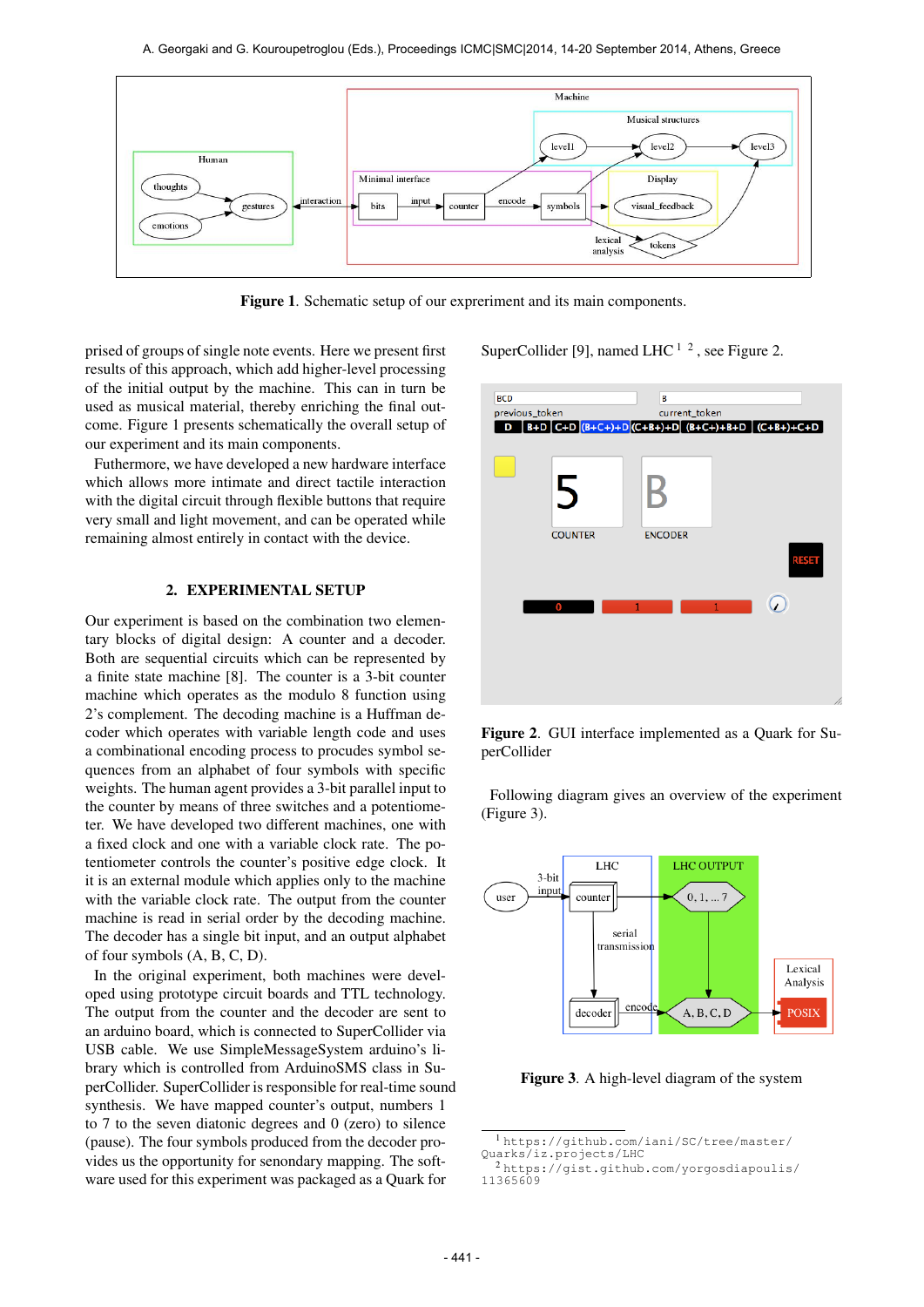#### 3. PROCESSING AND OUTPUT

The input is provided by the human agent in terms of a 3-bit parallel input. This drives a counter machine which implement the modulo 8 addition function in 2's complement. The counter transmits in serial order the 3-bit output to Huffman decoder machine. The final output is a stream of symbols whose alphabet consists of the four symbols (A, B, C, D). Overall, the output produced by our initial device (2012) had three levels:

- 1. The output of a variable-rate counter programmed by the 3-bit switch interface and the potensiometer.
- 2. The output of sampling the states of the counter at a steady-rate, programmed only by the 3-bit switch interface.
- 3. The decoding of the sampled states by a Huffmann decoder into a stream whose alphabet consisted of the 4 symbols A, B, C and D.

## 4. OBSERVATION OF OUTPUT: EXPLORING PALINDROMES

From the three levels of output described above, output level 1 presents some interesting characteristics. The variablerate clock of the counter is adjusted by a knob, while the rate at which the state of the (variable-rate) clock is sampled by the software system that receives its output is steady. This creates a downsampling-artefact which results in quasipalindromic structures shown in Figure 4. We created a class LHCV $<sup>3</sup>$  in order to simulate this process and explore</sup> it in greater detail.



Figure 4. Original values of variable-rate clock in green, latched values by steady-rate clock in red

Through this simulation, we can confirm in software the emergence of quasi-palindromic structures which was observed in hardware. In this paper we give the formal framework for describing these phenomena.

Such an approach has applications in education but also in design at all levels. It also opens new ways to approach live coding [10]. The value of low-level approach has already been noted [11]. Here we try to take this approach to the limit.

At the core of the LHCV-sampling simulator is the following algorithm - as coded in SuperCollider:

{ Latch.ar( Stepper.ar( Impulse.ar( Line.kr (1,99,9) ) ), Impulse.ar(8) ) }.plot(9)

The above code produces quasi-palindromic structures as demonstrated in the following plot (Figure 5). The X-axis represents the number of samples and Y-axis represents the diatonic degrees from 1 to 7, and 0 (zero) is for pause.



Figure 5. Quasi-palindromic structures. Y-axis: diatonic degrees. X-axis: number of samples

The palindromes were a natural first outcome of the mechanism, and illustrated a way in which such an elementary process can be induced to produce structures that are recogniseable at a higher level - a kind of "emergence". The next question in this respect is to determine the ratios of counter rate and sampling rate at which such palindromes occur. The first argument of the Latch UGen is the input, while the second is the trigger for latching the value. The Stepper operates as the modulo 8 function and its first argument is the trigger. This observation demonstrates that by applying a linear function into the frequency argument of the trigger (Stepper) is an approach for generate quasipalindromic structures. A characteristic audible example is the following code excerpt in the form of a SuperCollider "tweet" (see [https://ccrma.stanford.edu/](https://ccrma.stanford.edu/wiki/SuperCollider_Tweets) [wiki/SuperCollider\\_Tweets](https://ccrma.stanford.edu/wiki/SuperCollider_Tweets)):

```
play{p=Impulse;SendTrig.ar(Changed.ar(a=
   Latch.ar(Stepper.ar(p.ar(Line.kr
    (99,1,40,1,0,2))),p.ar(8))),0,a)};
   OSCFunc({|m|(degree:m[3]).play},'/tr')
```
Code excerpt below builds a GUI for trying out various parameter configurations of the counter-sampling algorithm interactively 4 .

```
SynthDef(\lhcv, {|clk=1 xclk=1.1 input=1|
    var p = LFPulse;
    var signal = Latch.ar(Stepper.ar(p.ar(
       xclk), step: input), p.ar(clk));
        Out.ar(0, SinOsc.ar(100*signal))
}).synthGui(
```
<sup>3</sup> [https://github.com/aucotsi/sc3/blob/master/](https://github.com/aucotsi/sc3/blob/master/LHC/LHCV.sc) [LHC/LHCV.sc](https://github.com/aucotsi/sc3/blob/master/LHC/LHCV.sc)

<sup>&</sup>lt;sup>4</sup> The code makes use of the Lilt2 Library by Iannis Zannos, [https:](https://github.com/iani/Lilt2) [//github.com/iani/Lilt2](https://github.com/iani/Lilt2)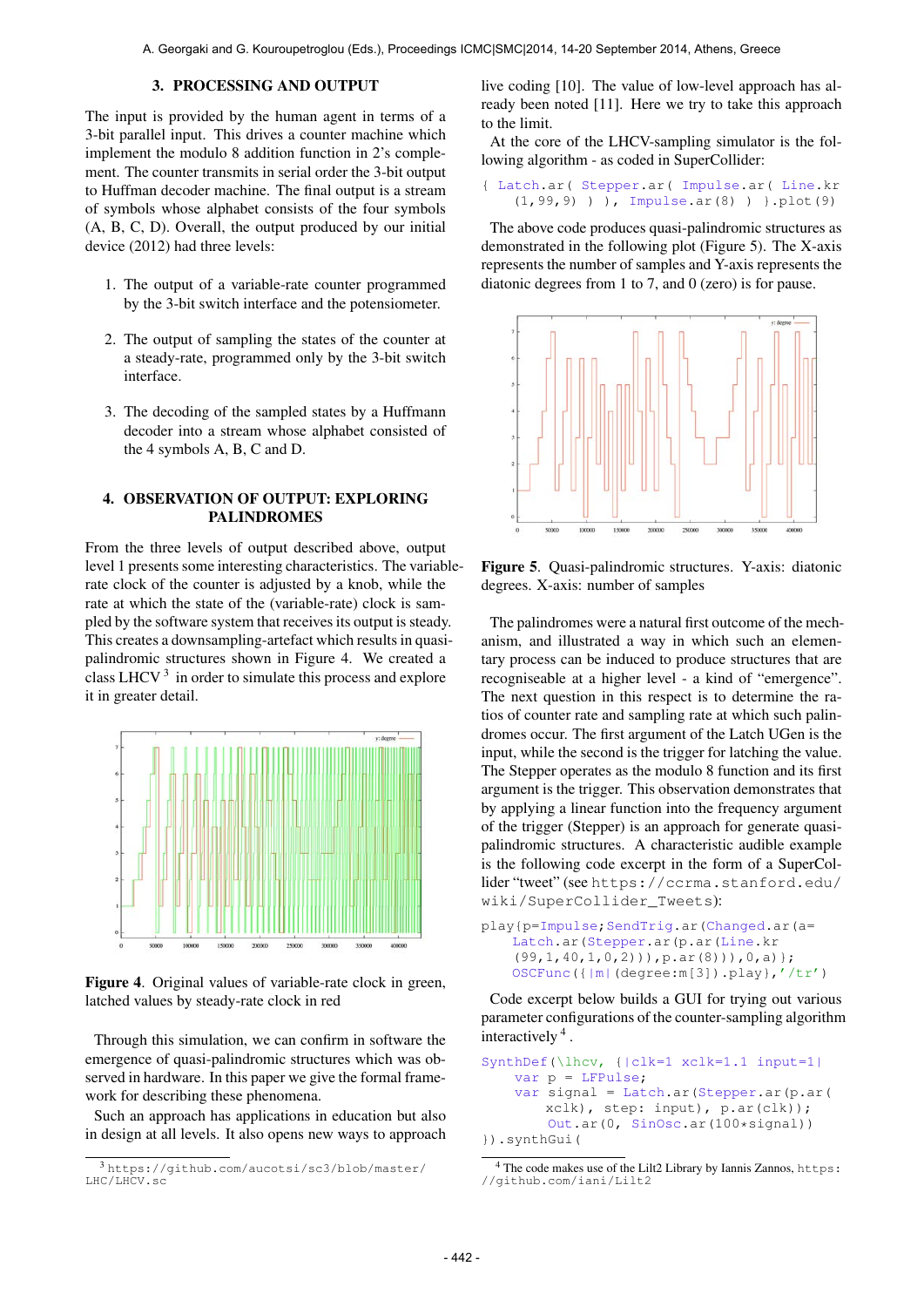```
specs: [
        clk: [0.1, 2.0],
        xclk: [1.0, 20.0],
        input: ControlSpec(0, 7, \lin, 1)
]);
```
## 5. IN SEARCH FOR FURTHER PATTERNS: A MINI-LANGUAGE FOR LHC (MLHC)

The observations about the emergence of patterns made at the first stage of the experiment above led to the question whether the machine could also detect patterns in the signal, using algorithmic ways of processing the output. Since the patterns of output level 1 were recognizeable by humans our "bet" was what kind of patterns the machine could recognize from the symbol stream that is the output of level 3. To analyse the string of symbols we employed the techniques of regular expressions, which are one of the first tools of choice for such tasks. These expressions define regular languages, that is formal languages that are equivalent to non-deterministic finite automata (NFA) [12]. We thus defined a mini-regular-language for musical live coding.

"mLHC" is a regular language in Chomsky hierarchy. The alphabet of that language consists of the output symbols from the decoder/encoder. Each word is being recognised at run-time through lexical analysis with POSIX expressions.

#### 5.1 Alphabet

The alphabet consists of three letters (symbols). Symbol *A* is mapped to the empty string  $\varepsilon(A \to \varepsilon)$ . In such a way we can reduce the complexity of the tokens. So the alphabet is  $\Sigma = \{B, C, D\}.$ 

#### 5.2 Language

We define the language L as a set which contains every product of the alphabet  $\Sigma^*$  and ends with the letter D, as follows:

 $L = \{w \in \Sigma^* : w \text{ every word that ends with a } D\}$ 

### 5.3 Regular expressions

Using the following POSIX expression we can recognize every token that ends with a "D", which is used as an endmarker. The set of the accepted words have an infinite cardinality, though they can be expressed by a finite state machine.

```
// POSIX expression
D|B+D|C+D|(B+C+)+D|(C+B+)+D|(B+C+)+B+D|(C+B
   +) +C+D
```
Where plus (+) symbol, stands for "at least one".

#### 5.4 Graph for lexical analysis

Figure 6 shows the non-deterministic automaton (NFA) which describes visually the recognition process on the ongoing output string from the encoder.

The start state is q0 and the final state is q3.



Figure 6. NFA for lexical analysis

## 6. DISCUSSION: PHYSIOLOGY, PERCEPTION, INTERACTION

The crucial question underlying these experiments concerns the relationship of unconscious and consious processes in musical experience. Is it possible to conduct music making through programming in a similar way as traditional live music making activities, that is, to involve the intuitive (unconscious) and physical levels of the creative process together with the highly analytical processes of programming? Already our interface has been pushing in this direction, since it is possible to run the clock rate at the limits of the perception of individual notes.

## 6.1 Fast vs. Slow

It is inevitable that next generations will be faster in their interaction with machines. We could imagine future systems of HCI that will improve our capabilities into this<sup>5</sup>. Speed matters in evolution but this is not the case in art practices. Slow code <sup>6</sup> represent a completely different perspective into this. But we are making music. Music is a complex phenomenon and a really demanding task. "Should music interaction be easy?" [13].

## 7. CONCLUSION

In this paper we presented experiments in combining software and hardware coding, aided by visual representations of the behavior of the coupled hardware-software processes. The observations made through the present experiments relate to several questions regarding the character of live coding as an individual experience and as a cultural activity. For example, it has been asked whether live coding is just a state of mind [14] or a self-referential cultural activity [15]. Live coders possibly open a new approach to use of technology in art through the policy of "show us your screens", that is, through the public display of programming activity during performance. This approach does away with any buffers or security cushions that protect from users' "mistakes". In live coding, concerns on safety are raised at a different level than in other environments and creative settings [16]. Perhaps in this sense live coding redefines the

<sup>5</sup> Video by Click Nilson [https://www.youtube.com/watch?](https://www.youtube.com/watch?v=gi3jMQs0Gfs) [v=gi3jMQs0Gfs](https://www.youtube.com/watch?v=gi3jMQs0Gfs)

 $6$ <http://www.ludions.com/slowcode/>